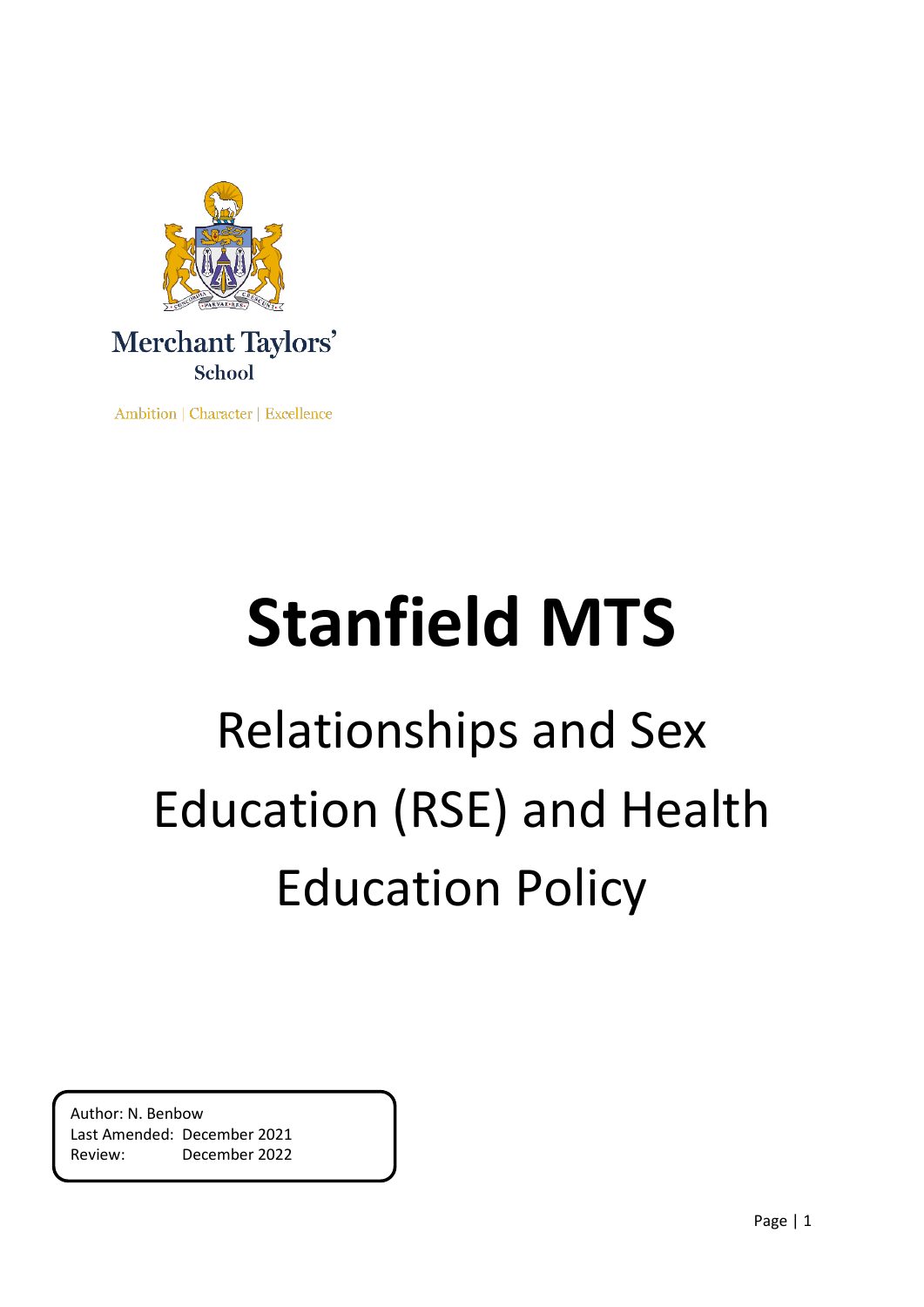#### **INTRODUCTION**

Following the Department of Education guidelines<sup>[1](#page-1-0)</sup>, the school is required to teach Relationships Education. Relationships Education is defined as the focus on the fundamental building blocks and characteristics of positive relationships, with particular reference to friendships, family relationships, and relationships with other children and with adults. While Sex Education is not compulsory at Primary level, the school feels it is important that the transition phase before moving to secondary school supports pupils' ongoing emotional and physical development effectively. Therefore, the school has developed a sex education programme tailored to the age and the physical and emotional maturity of the pupils.

As part of the *Merchants' Mindset*, the school believes that RSE and Health Education should be undertaken to develop our pupils into self-confident young people with key attributes such as honesty, kindness, tolerance, resilience and self-efficacy.

#### **Statutory Regulations and Guidance**

The Relationships Education, Relationships and Sex Education and Health Education (England) Regulations 2019, made under sections 34 and 35 of the Children and Social Work Act 2017, make Relationships Education compulsory for all pupils receiving primary education and Relationships and Sex Education (RSE) compulsory for all pupils receiving secondary education. There is no parental right to withdraw pupils from receiving Relationship Education between the ages of 5 to the end of Year 6, however, parents have the right to withdraw their child from sex education. Personal, Social, Health and Economic Education (PSHE) continues to be compulsory in independent schools.

The following statutory guidance and non-statutory advice are reflected in the development and maintenance of this policy:

- [Statutory guidance on RSE and health education](https://assets.publishing.service.gov.uk/government/uploads/system/uploads/attachment_data/file/908013/Relationships_Education__Relationships_and_Sex_Education__RSE__and_Health_Education.pdf)
- [Keeping children safe in education: for schools and colleges](https://assets.publishing.service.gov.uk/government/uploads/system/uploads/attachment_data/file/912592/Keeping_children_safe_in_education_Sep_2020.pdf)
- [Equality Act 2010: advice for schools](https://assets.publishing.service.gov.uk/government/uploads/system/uploads/attachment_data/file/315587/Equality_Act_Advice_Final.pdf)
- [Mental health and behaviour in schools](https://assets.publishing.service.gov.uk/government/uploads/system/uploads/attachment_data/file/755135/Mental_health_and_behaviour_in_schools__.pdf)
- [Preventing and tackling bullying](https://assets.publishing.service.gov.uk/government/uploads/system/uploads/attachment_data/file/623895/Preventing_and_tackling_bullying_advice.pdf)
- [Cyberbullying: advice and headteachers and school staff](https://assets.publishing.service.gov.uk/government/uploads/system/uploads/attachment_data/file/374850/Cyberbullying_Advice_for_Headteachers_and_School_Staff_121114.pdf)
- [Sexual violence and sexual harassment between children in schools and colleges](https://assets.publishing.service.gov.uk/government/uploads/system/uploads/attachment_data/file/719902/Sexual_violence_and_sexual_harassment_between_children_in_schools_and_colleges.pdf)
- [Review of sexual abuse in schools and colleges](https://www.gov.uk/government/publications/review-of-sexual-abuse-in-schools-and-colleges/review-of-sexual-abuse-in-schools-and-colleges)

As noted in the statutory guidance, Sex education is not compulsory in primary schools, however, the school has determined that additional content on sex education is necessary to meet the needs of the pupils. The sex education programme is tailored to the age and the physical and emotional maturity of the pupils, ensuring that both boys and girls are prepared for the changes that adolescence brings.

<span id="page-1-0"></span> <sup>1</sup> Department of Education (2019)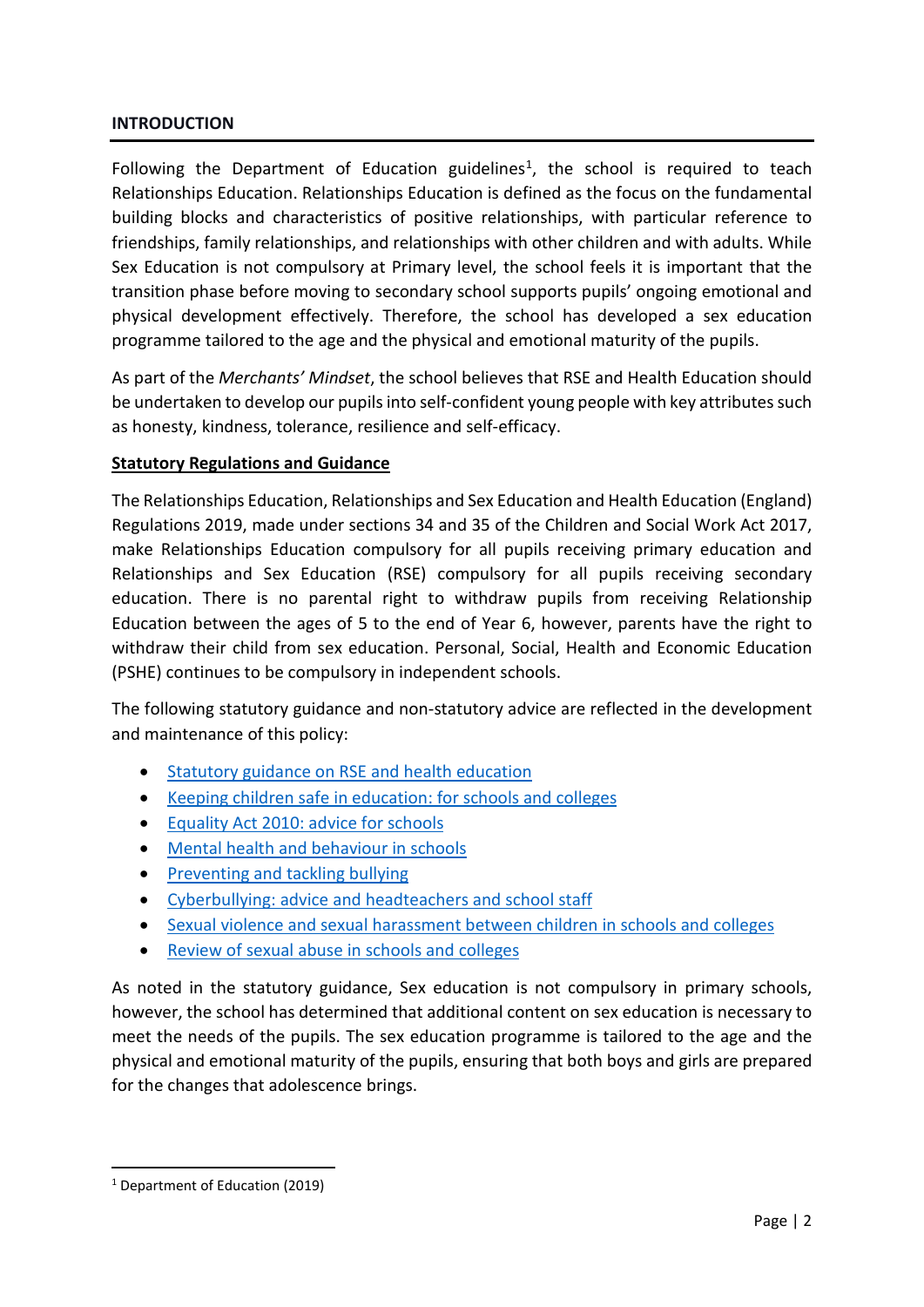#### **Rationale and Aims**

RSE is an important part of the school's overall Pastoral Initiative (refer to Merchant Mindset document for further information). It is concerned with attitudes and values, personal and social skills, respect for self and others, family, stable loving relationships, feelings, gender roles and decision making. It is about the physical, emotional, social, moral and legal dimensions of human sexuality as well as factual teaching about sex, sexuality and sexual health.

At Stanfield, we aim to develop well-educated, well-rounded and caring pupils who will play a significant role in society. They will become good team members as well as leaders; above all, they will seek to be a positive influence wherever they find themselves.

The aims of RSE can be summarised as follows:

- to provide information to students
- to encourage personal responsibility in all forms of behaviour
- to promote wellbeing, mental health and self-esteem
- to actively promote a culture of respect and consideration of others, fighting misogynistic attitudes in the wake of the *Review of sexual abuse in schools and colleges (2021).*

The content of the RSE curriculum will include:

- Information that they need to be able to develop healthy, nurturing relationships of all kinds (not just intimate relationships)
- The ability to identify what a healthy relationship looks like and what makes a good friend, colleague and what it takes to make a long-term committed relationship
- Knowledge about physical, moral and emotional development which they need to understand their own and others' sexuality
- Scientific information on anatomy, puberty, reproduction, conception and birth
- An understanding of how harmful or addictive behaviours can impact their physical and mental health
- Information relating to important aspects of a healthy lifestyle and
- Details of the law relating to the status of various personal relationships, sexual consent, equality, sexual harassment/violence, coercive behaviour, drugs and alcohol;
- Knowledge about the risks which they face in the online world, how to recognise them and keep themselves safe (to include when and how to report issues);

An over-riding theme throughout the delivery of this material will be regular guidance for pupils which informs them about how to get support and advice if they have concerns about any aspect of the topics being discussed. This signposting will be to staff/resources available in School as well as to carefully selected outside agencies.

#### **DELIVERY AND TEACHING STRATEGIES**

The curriculum content is delivered in a non-judgmental, factual way using high quality, ageappropriate teaching. This will help our pupils prepare for the opportunities, responsibilities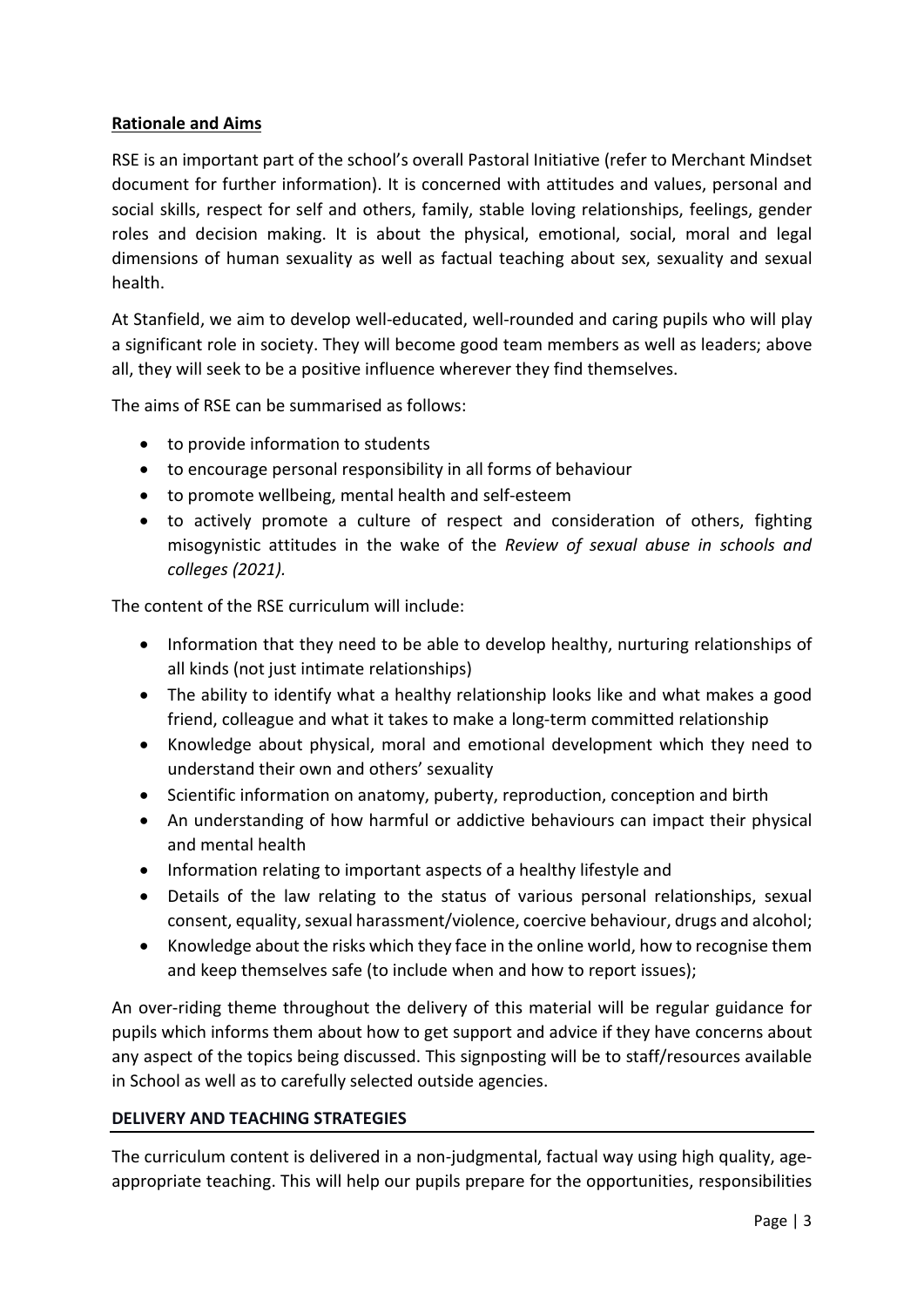and experiences of adult life as well as promoting the spiritual, moral, social, cultural, mental and physical development of pupils in school and the wider society.

RSE content will be delivered through a range of subject areas and opportunities, including:

- Academic lessons in PSHE, PE & Games, and Science lessons
- Form Time
- Assemblies
- Presentations by suitably qualified and approved external speakers
- Through the delivery of the Merchants' Mindset

While most of the Relationships and Health Curriculum will be delivered by teaching staff, set in the context of the school's ethos and pastoral care system, some aspects will be taught by the School Nurse, where appropriate. This will work in tandem with the school's SMSC and PSHE curriculum.

#### **MONITORING AND EVALUATION**

This policy is available to all parents through the School's website. This gives parents every opportunity to understand the purpose and content of the RSE curriculum and are consulted on its content.

Parents, pupils and staff will be consulted throughout the academic year and there will be specific points in time at which this policy is reviewed. Formal consultation with parents will take place at these times through parental questionnaires. Pupils will have the opportunity to give their views through the School Council and staff will be consulted through the pastoral hierarchy or Form Tutors, Key Stage Leads and Senior Leadership Team.

Parents are encouraged to raise any questions which they may have about this policy with the Assistant Head Pastoral.

Oversight of this policy is given to the Governors' Education and Safeguarding Committee which is reviewed annually.

#### **Right to withdraw pupils from sex education**

Parents have the right to withdraw their child from some or all the **sex education** delivered as part of the statutory RSE curriculum. They should do so by writing to the Headmistress (This does not include content covered within the Science Curriculum nor does or cover PSHE or Relationships content).

Following this, the Headmistress will automatically grant to withdraw a child from sex education. The School will ensure that where a pupil is excused form sex education, they will receive appropriate, purposeful education during the period of withdrawal. The school will document this process and ensure a record is kept, as recommended by ISI.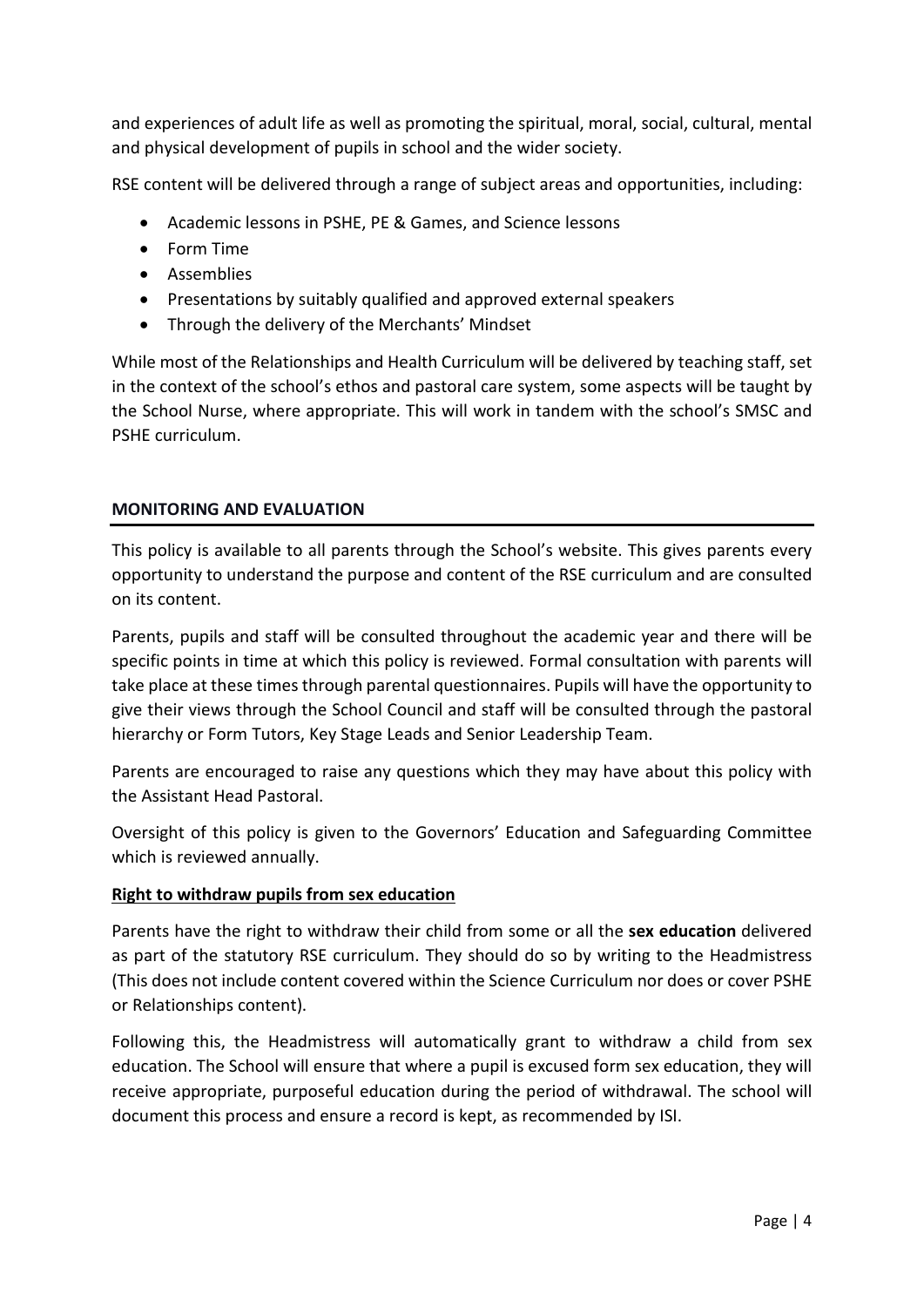## **Pupils with Special Educational Needs and Disabilities (SEND)**

Relationships and Sex Education will be accessible to all pupils. Differentiation is practised to ensure accessibility for all pupils. The School is aware that some pupils are more vulnerable to exploitation, bullying and other issues due to the nature of their Special Educational Need of Disability. For some pupils, there may be a need to tailor content and teaching to meet their specific needs.

#### **Lesbian, gay, bi-sexual and transgender (LGBT)**

The School will ensure that the needs of all pupils are appropriately met. Through teaching on families and people who care for me, which can include LGBT parents, along with families headed by grandparents, single parents, adoptive parents, and foster parents/carers, among other family structures, teaching will be taught in a sensitive and age-appropriate way.

#### **Pupils and Faith Perspectives**

The religious background of all pupils must be considered when planning teaching, so that topics that are included in the core content are appropriately handled. The school will comply with the relevant provisions of the Equality Act 2010, under which religion and belief are amongst protected characteristics. Teaching will always reflect the law as it applies to relationships, so that young people clearly understand what the law allows and does not allow, and the wider legal implications of decisions that may make.

#### **CURRICULUM CONTENT**

The curriculum proactively addresses issues in a timely way, in line with the current evidence on children's physical, emotional and sexual development. School has the flexibility to determine an age-appropriate approach which meets the needs of our young people. It is developed in consultation with parents and in response to local public health and community issues and the needs of individual pupils.

#### **The Law**

It is important to know what the law says about sex, relationships and young people, as well as broader safeguarding issues. This includes a range of important facts and the rules regarding sharing personal information, pictures, videos and other material using technology. This will help pupils to know what is right and wrong in law, but it can also provide a good foundation of knowledge for deeper discussion about all types of relationships. There are also many different legal provisions whose purpose is to protect young people and which ensure young people take responsibility for their actions. Pupils will be made aware of the relevant legal provisions when relevant topics are being taught, including for example:

- marriage
- consent, including the age of consent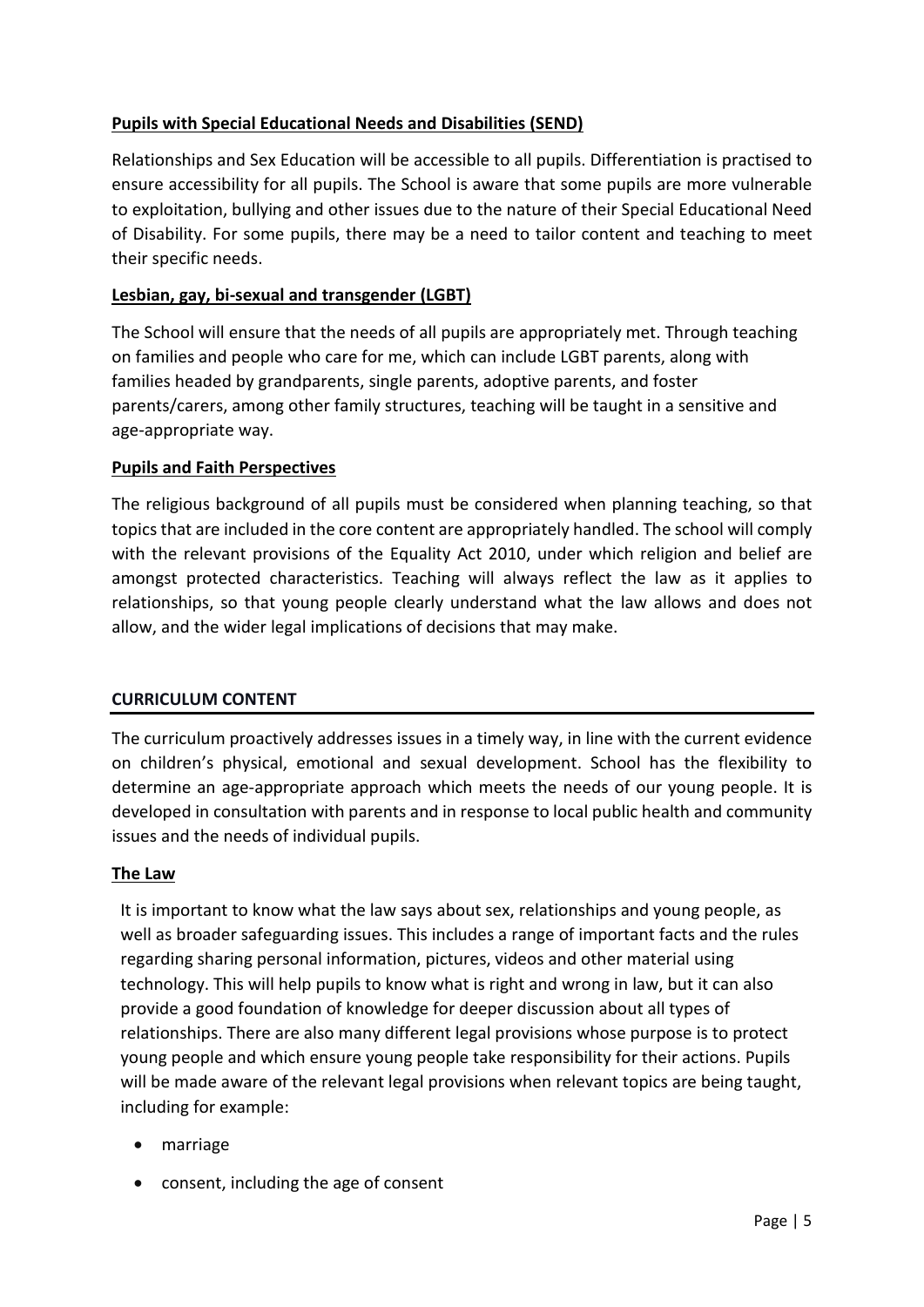- online behaviours including image and information sharing
- sexuality
- substance misuse
- violence and exploitation by gangs
- extremism/radicalisation
- hate crime

#### **RELATIONSHIP & SEX EDUCATION (RSE):**

| <b>Families and</b>       | Pupils should know:                                                                                                                                                                                                                                     |
|---------------------------|---------------------------------------------------------------------------------------------------------------------------------------------------------------------------------------------------------------------------------------------------------|
| people who<br>care for me | 1. that families are important for children growing up because they can<br>give love, security and stability.                                                                                                                                           |
|                           | 2. The characteristics of healthy family life, commitment to each other,<br>including in times of difficulty, protection and care for children and<br>other family members, the importance of spending time together and<br>sharing each other's lives. |
|                           | 3. That others' families, either in school or in the wider world, sometimes<br>look different from their family, but that they should respect those<br>differences and know that other children's families are also<br>characterised by love and care.  |
|                           | 4. That stable, caring relationships, which may be of different types, are<br>at the heart of happy families, and are important for children's<br>security as they grow up.                                                                             |
|                           | 5. That marriage represents a formal and legally recognised commitment<br>of two people to each other which is intended to be lifelong.                                                                                                                 |
|                           | 6. How to recognise if family relationships are making them feel unhappy<br>or unsafe, and how to seek help or advice from others if needed.                                                                                                            |
| Caring                    |                                                                                                                                                                                                                                                         |
| <b>Friendships &amp;</b>  | Pupils should know                                                                                                                                                                                                                                      |
| Respectful                | 1. How important friendships are in making us feel happy and secure,                                                                                                                                                                                    |
| <b>Relationships</b>      | and how people choose and make friends.                                                                                                                                                                                                                 |
|                           | 2. The characteristics of friendships, including mutual respect,<br>truthfulness, trustworthiness, loyalty, kindness, generosity, trust,<br>sharing interests and experiences and support with problems and<br>difficulties.                            |
|                           | 3. That healthy friendships are positive and welcoming towards<br>others, and do not make others feel lonely or excluded.                                                                                                                               |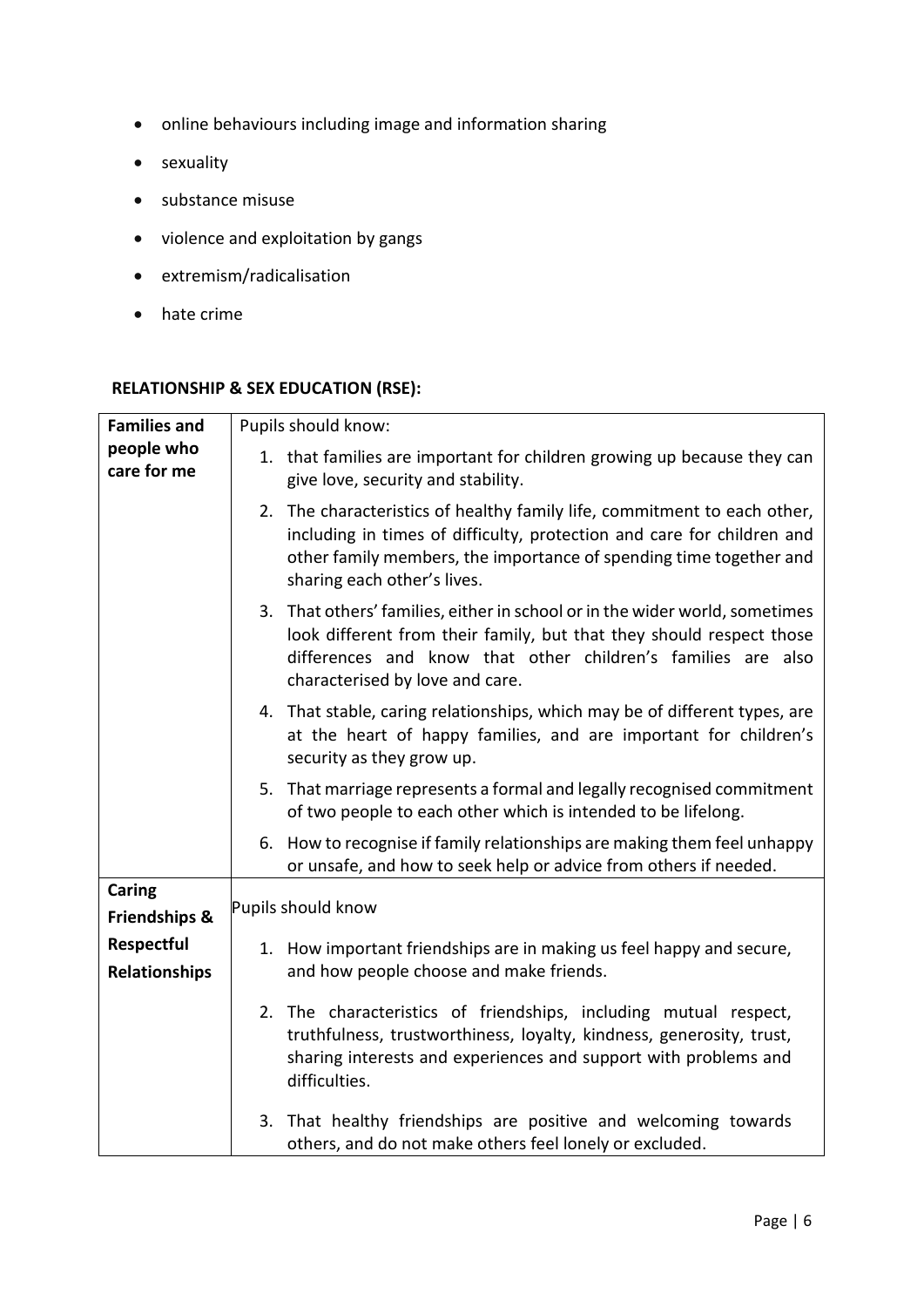|                      | 4. That most friendships have ups and downs, and that these can<br>often be worked through so that the friendship is repaired or even<br>strengthened, and that resorting to violence is never right.                                                 |
|----------------------|-------------------------------------------------------------------------------------------------------------------------------------------------------------------------------------------------------------------------------------------------------|
|                      | 5. How to recognise who to trust and who not to trust, how to judge<br>when a friendship is making them feel unhappy or uncomfortable,<br>managing conflict, how to manage these situations and how to seek<br>help or advice from others, if needed. |
|                      | 6. The importance of respecting others, even when they are very<br>different from them (for example, physically, in character,<br>personality or backgrounds), or make different choices or have<br>different preferences or beliefs.                 |
|                      | 7. Practical steps they can take in a range of different contexts to<br>improve or support respectful relationships.                                                                                                                                  |
|                      | 8. The conventions of courtesy and manners.                                                                                                                                                                                                           |
|                      | 9. The importance of self-respect and how this links to their own<br>happiness.                                                                                                                                                                       |
|                      | 10. That in school and in wider society they can expect to be treated<br>with respect by others, and that in turn they should show due<br>respect to others, including those in positions of authority.                                               |
| Online               | Pupils should know                                                                                                                                                                                                                                    |
| <b>Relationships</b> | 1. That people sometimes behave differently online, including by<br>pretending to be someone they are not.                                                                                                                                            |
|                      | 2. That the same principles apply to online relationships as to face-<br>to face relationships, including the importance of respect for<br>others online including when we are anonymous.                                                             |
|                      | 3. The rules and principles for keeping safe online, how to<br>recognise risks, harmful content and contact, and how to report<br>them.                                                                                                               |
|                      | 4. How to critically consider their online friendships and sources of<br>information including awareness of the risks associated with<br>people they have never met.                                                                                  |
|                      | 5. How information and data is shared and used online                                                                                                                                                                                                 |
| <b>Being Safe</b>    | Pupils should know                                                                                                                                                                                                                                    |
|                      | 1. What sorts of boundaries are appropriate in friendships with peers<br>and others (including in a digital context)                                                                                                                                  |
|                      | 2. About the concept of privacy and the implications of it for both                                                                                                                                                                                   |
|                      | children and adults; including that it is not always right to keep secrets                                                                                                                                                                            |
|                      | if they relate to being safe.                                                                                                                                                                                                                         |
|                      | 3. That each person's body belongs to them, and the differences                                                                                                                                                                                       |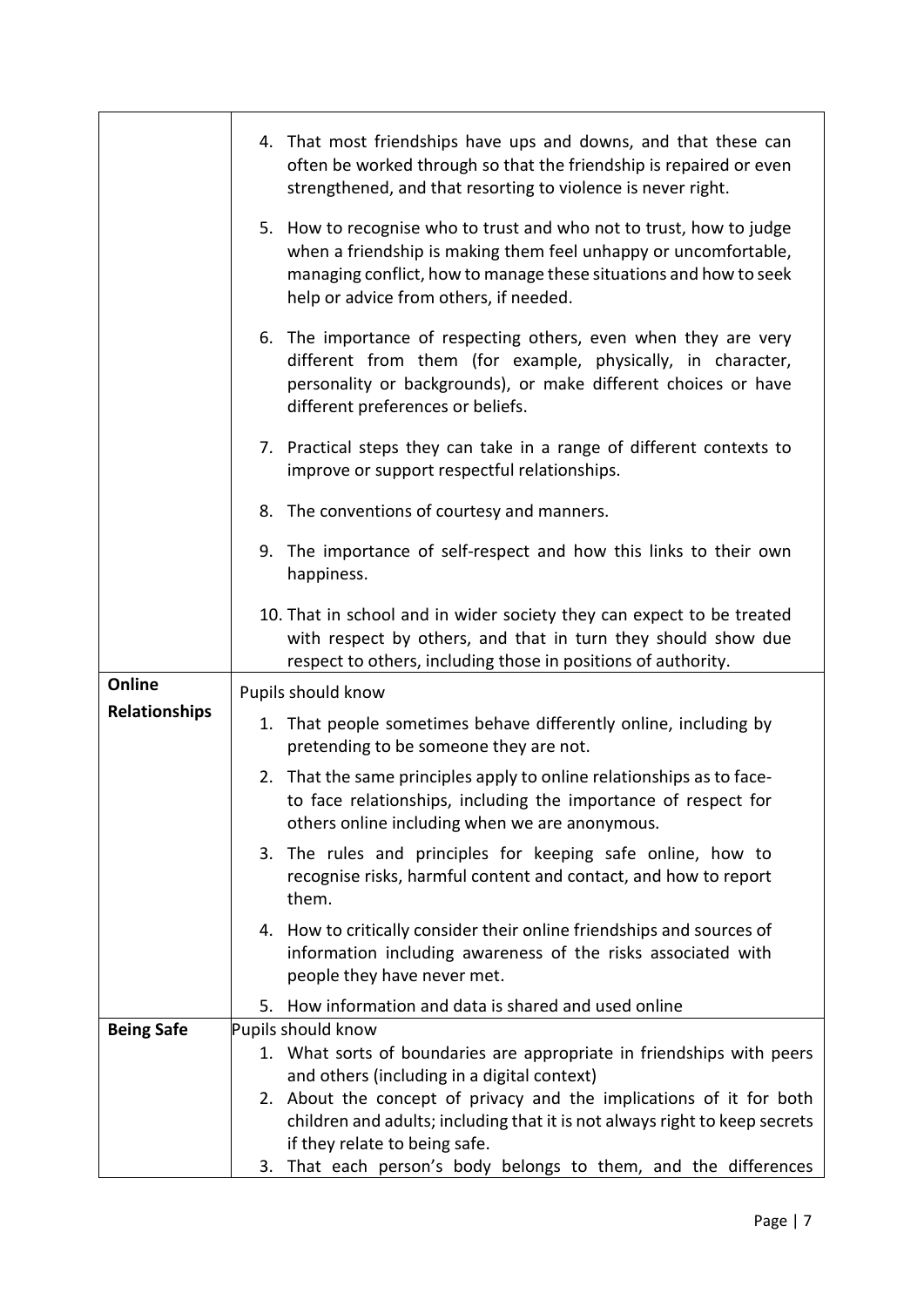| between appropriate and inappropriate or unsafe physical, and other,<br>contact.                                                      |
|---------------------------------------------------------------------------------------------------------------------------------------|
| 4. How to respond safely and appropriately to adults they may<br>encounter (in all contexts, including online) whom they do not know. |
| 5. How to recognise and report feelings of being unsafe or feeling bad<br>about any adult.                                            |
| 6. How to ask for advice or help for themselves or others, and to keep<br>trying until they are heard.                                |
| 7. How to report concerns or abuse, and the vocabulary and confidence<br>needed to do so.                                             |
| 8. Where to get advice e.g. family, school and/or other sources                                                                       |

#### **HEALTH EDUCATION**

<span id="page-7-0"></span>

| <b>Mental</b>   | Pupils should know:                                                                                                                                                                                                                                                                                                                                                                                                                                                                                                                                                      |
|-----------------|--------------------------------------------------------------------------------------------------------------------------------------------------------------------------------------------------------------------------------------------------------------------------------------------------------------------------------------------------------------------------------------------------------------------------------------------------------------------------------------------------------------------------------------------------------------------------|
| wellbeing       | 1. How to talk about their emotions accurately and sensitively, using<br>appropriate vocabulary                                                                                                                                                                                                                                                                                                                                                                                                                                                                          |
|                 | 2. The NHS Five Steps to Wellbeing <sup>2</sup>                                                                                                                                                                                                                                                                                                                                                                                                                                                                                                                          |
|                 | That happiness is linked to being connected to others<br>3.                                                                                                                                                                                                                                                                                                                                                                                                                                                                                                              |
|                 | How to recognise the early signs of mental wellbeing concerns<br>4.                                                                                                                                                                                                                                                                                                                                                                                                                                                                                                      |
|                 | Common types of mental ill-health (e.g. anxiety and depression)<br>5.                                                                                                                                                                                                                                                                                                                                                                                                                                                                                                    |
|                 | 6. About the Growth Mindset                                                                                                                                                                                                                                                                                                                                                                                                                                                                                                                                              |
|                 |                                                                                                                                                                                                                                                                                                                                                                                                                                                                                                                                                                          |
| Internet safety | Pupils should know:                                                                                                                                                                                                                                                                                                                                                                                                                                                                                                                                                      |
| and harms       | 1. The similarities and differences between the online world and the<br>physical world, including the impact of unhealthy or obsessive<br>comparison with others online (including through setting unrealistic<br>expectations for body image)<br>How people may curate a specific image of their life online, over-reliance<br>2.<br>on online relationships including social media<br>3. How to identify harmful behaviours online (including bullying, abuse or<br>harassment) and how to report, or find support, if they have been<br>affected by those behaviours. |
| Physical health | Pupils should know:                                                                                                                                                                                                                                                                                                                                                                                                                                                                                                                                                      |
| and fitness     | The positive associations between physical activity and promotion of<br>1.<br>mental wellbeing, including as an approach to combat stress                                                                                                                                                                                                                                                                                                                                                                                                                                |
|                 | The characteristics and evidence of what constitutes a healthy lifestyle,<br>2.<br>maintaining a healthy weight, including the links between an inactive<br>lifestyle and ill health, including cancer and cardiovascular ill-health                                                                                                                                                                                                                                                                                                                                     |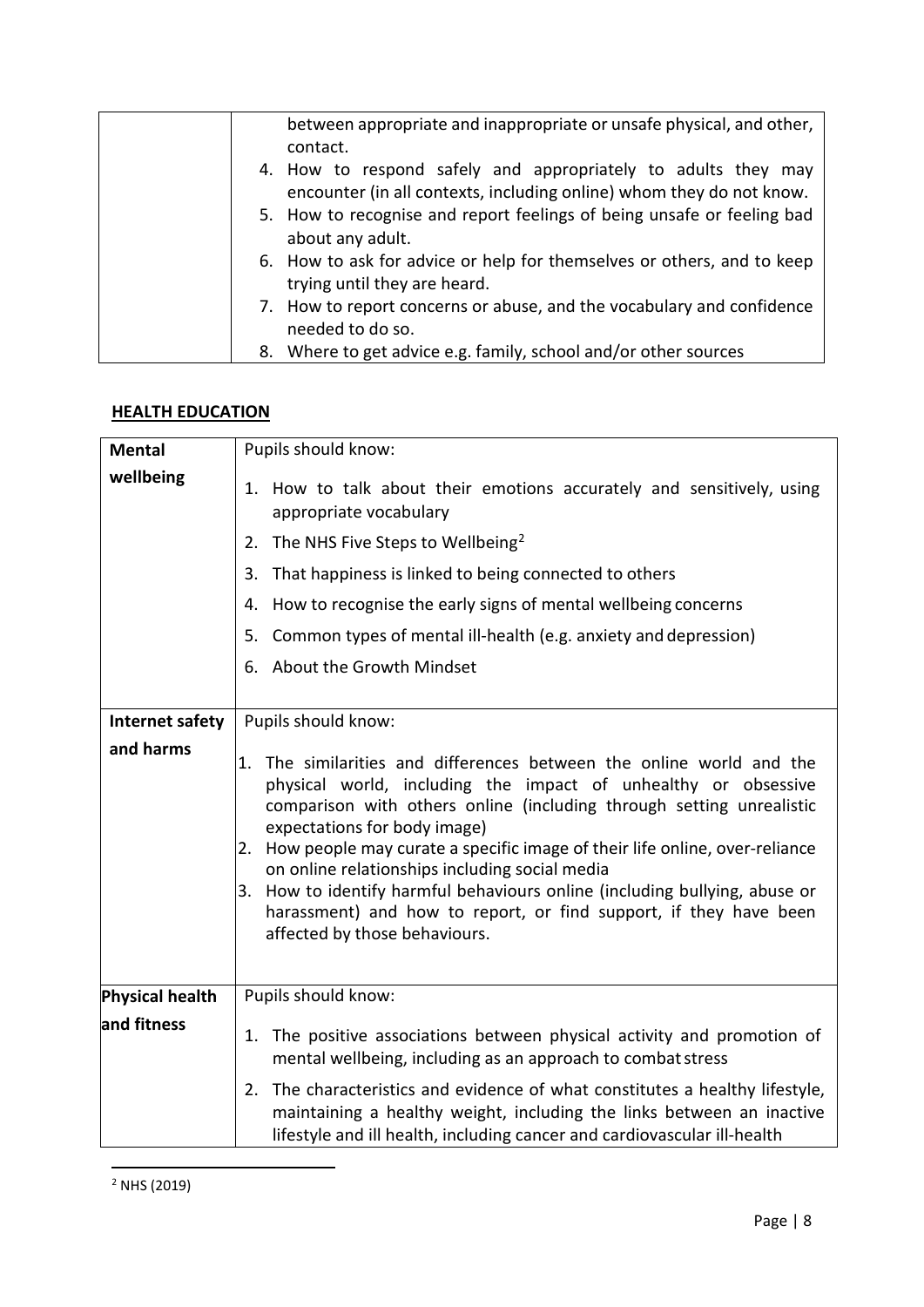|                                  | 3. How to maintain healthy eating and the links between a poor diet and<br>health risks, including tooth decay and cancer.                                                                                                                                                                                                                  |
|----------------------------------|---------------------------------------------------------------------------------------------------------------------------------------------------------------------------------------------------------------------------------------------------------------------------------------------------------------------------------------------|
| Health, Hygiene                  | Pupils should know:                                                                                                                                                                                                                                                                                                                         |
| and Puberty                      | 1. About personal hygiene, germs including bacteria, viruses, how they are<br>spread, treatment and prevention of infection, and about antibiotics                                                                                                                                                                                          |
|                                  | 2. About dental health and the benefits of good oral hygiene and dental<br>flossing, including healthy eating and regular check-ups at the dentist                                                                                                                                                                                          |
|                                  | 3. The importance of sufficiently good quality sleep for good healthand how<br>a lack of sleep can affect weight, mood and ability to learn.<br>4. Key facts about puberty and the changing adolescent body<br>The main changes which take place in males and females, and the<br>5.<br>implications for both emotional and physical health |
| <b>Sex Education</b>             | Pupils should know:                                                                                                                                                                                                                                                                                                                         |
| (Year $6$ – right<br>to opt out) | 1. The biological process of conception<br>2. How the baby develops in the womb during pregnancy<br>3. About some of the needs of a baby after birth<br>4. What is meant by the legal term consent<br>That they have a choice to delay sex or to enjoy intimacy without sex,<br>5.<br>reflecting the law as it applies to relationships.    |

#### **ASSESSMENT**

In accordance with the latest RSHE statutory guidance, there are the same high expectations of the quality of pupil's work in RSE as for other curriculum areas. Assessment and feedback are given in lessons both written and verbally as per the school feedback policy, providing pupils with information on their progress.

#### **BIBLIOGRAPHY**

Department of Education (2019) *Relationships, Education, Relationships and Sex Education (RSE) and Health Education: Statutory guidance for governing bodies, proprietors, head teachers, principals, senior leadership teams and teachers.* 

[https://assets.publishing.service.gov.uk/government/uploads/system/uploads/attachment\\_](https://assets.publishing.service.gov.uk/government/uploads/system/uploads/attachment_data/file/908013/Relationships_Education__Relationships_and_Sex_Education__RSE__and_Health_Education.pdf) [data/file/908013/Relationships\\_Education\\_\\_Relationships\\_and\\_Sex\\_Education\\_\\_RSE\\_\\_and](https://assets.publishing.service.gov.uk/government/uploads/system/uploads/attachment_data/file/908013/Relationships_Education__Relationships_and_Sex_Education__RSE__and_Health_Education.pdf) [\\_Health\\_Education.pdf](https://assets.publishing.service.gov.uk/government/uploads/system/uploads/attachment_data/file/908013/Relationships_Education__Relationships_and_Sex_Education__RSE__and_Health_Education.pdf)

National Health Service (2019) *5 Steps to Mental Wellbeing <https://www.nhs.uk/conditions/stress-anxiety-depression/improve-mental-wellbeing/>*